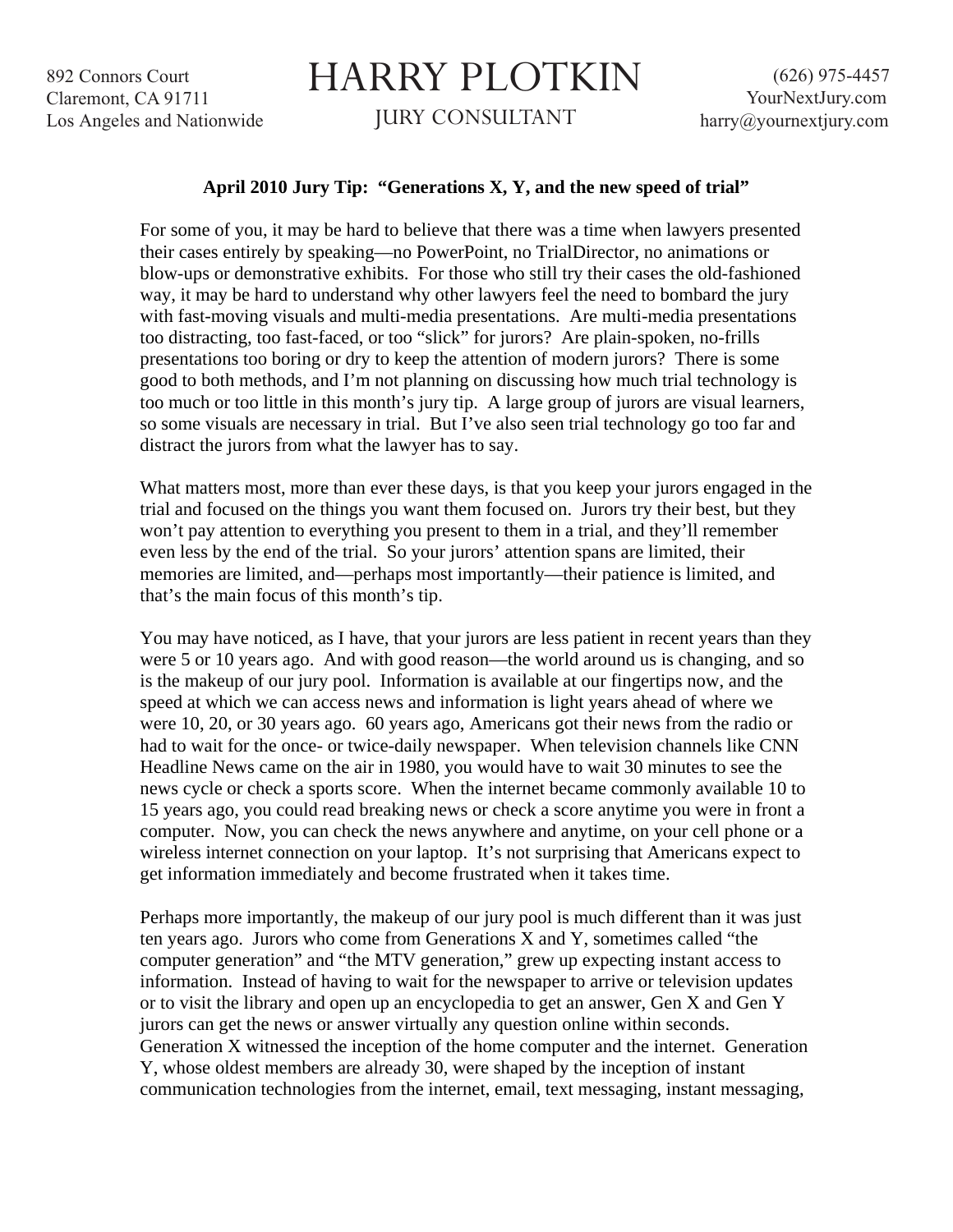and social networking. It's not surprising that, as jurors, Generations X and Y expect to get information immediately and become frustrated when you take your time presenting your case.

Ten years ago, Generations X and Y were a growing minority of the jury pool. According to data from the 2007 census, they make up 52% of the jury pool nationwide, and that number is growing every year. Think about their numbers and their expectations. More than 50% of today's jury pool was 15 or younger when CNN Headline News began presenting the news 24 hours a day, every 30 minutes. 30% of today's jurors were 15 or younger when CERN released the World Wide Web in 1991. 22% of today's jurors were 15 or younger when online dial-up to the internet became available and 17 or younger when cell phones became widespread. The younger jurors just entering the jury pool were just ten years old when text messaging became widespread and iTunes allowed users to immediately download music.

The next time you being planning how you'll present your case, think about the jurors who'll make up your jury pool, and the expectations they'll have. Most of your jurors have grown up having information at their fingertips instantly, and even the older jurors have probably adapted to new technology that gets us information and answers immediately, too.

So what should you do differently? First, never present your case in an entirely spoken format—jurors don't listen to the radio much these days, they expect to see things, and they learn as much visually as they do aurally. Jurors expect to see your case documents, emails, maps, schematics, photos, or whatever you're talking about. You don't have to wow the jury with a high-tech presentation, but jurors want to see, not just hear, your case. If you're talking about a car accident or an eminent domain dispute or a machine in a product liability or patent case, make sure to SHOW the jurors a traffic map of the lanes and roads, or a property map with boundaries, or a schematic of the machine, immediately. Once you start discussing and describing something that your jurors want to visualize, you'll frustrate and confuse your jurors if you wait before showing them a picture. Anticipate what the jurors want to see, because once the jurors want or expect to see something and don't get to, they'll become very frustrated and lose focus.

Today's jurors are no longer passive learners. They have either been raised or, if they're older, re-trained to pro-actively solve problems and seek out information. They aren't especially comfortable being powerless and relying on the lawyers to spoon-feed them information at any pace you choose. Jurors expect you to get to the point immediately. Unless you're the second coming of Alfred Hitchcock and a master of suspense, boil down your case to its essence and summarize it at some point in your opening statement. There's no harm, and plenty of benefit, to introducing your case by telling an engaging story, but make sure the story isn't overly long and complicated. Before you launch into detailed discussions of each issue within your case, make sure to give your jurors the big picture, literally and figuratively, so that they know why your details are relevant.